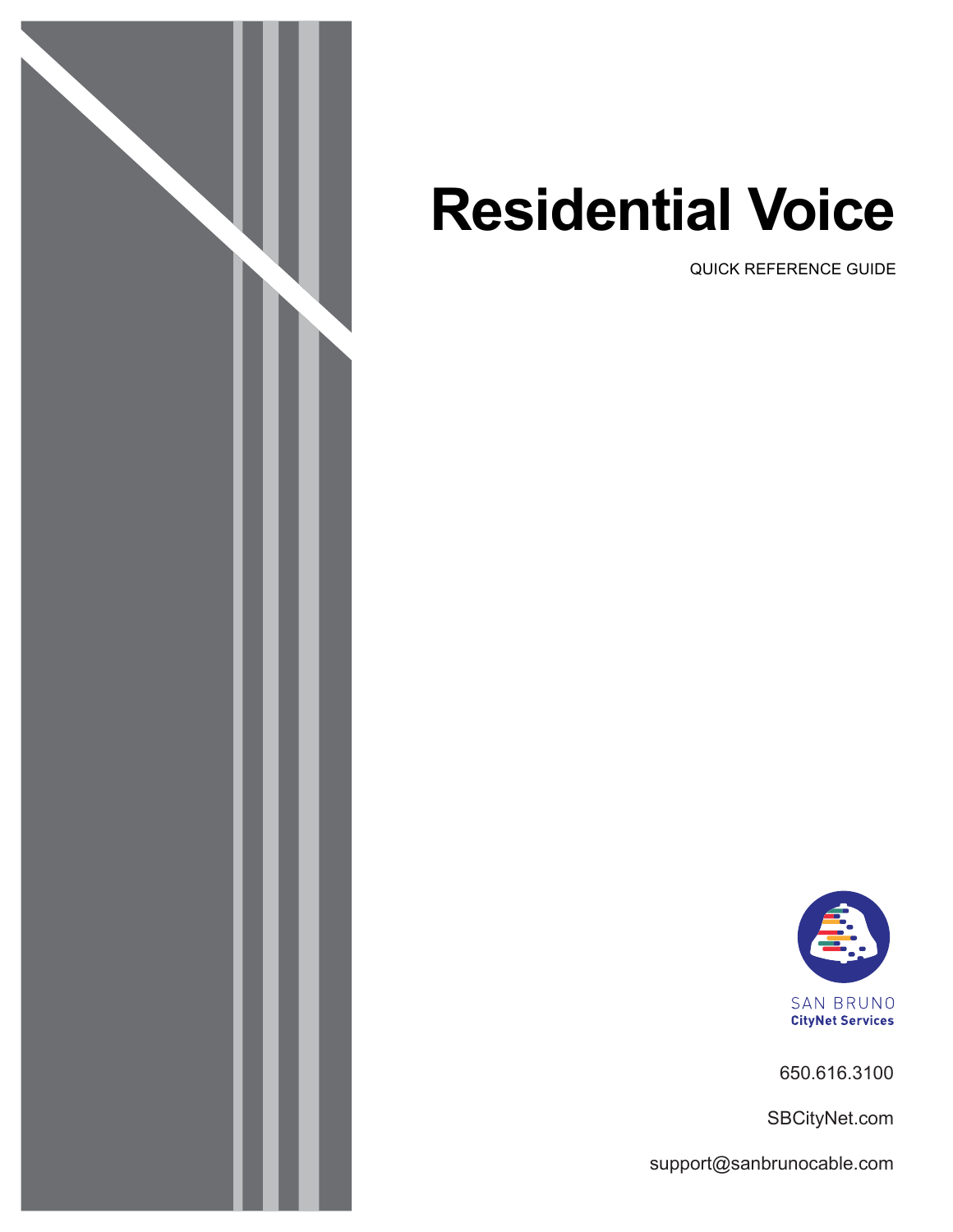# **Online Features**

# **Log In**

Open your web browser and type the following in the browser's address bar:

After pressing the **ENTER** key, you will be taken to a login screen similar to the one shown to image 1.1.



Enter your username and password in the fields provided and click Login. This will load a page similar to image 1.2.

| Announcement |                                                                                                                                                                                                                                                                                                                                                                                                                                                                                                                                                                                        |
|--------------|----------------------------------------------------------------------------------------------------------------------------------------------------------------------------------------------------------------------------------------------------------------------------------------------------------------------------------------------------------------------------------------------------------------------------------------------------------------------------------------------------------------------------------------------------------------------------------------|
|              | Notice: By default, outbound international calling for all business and residential phone<br>services is disallowed. If you do not plan to place international calls, then no action is<br>required. If you wish to place international calls, please contact your local office. Please<br>note that you will be billed for international calls on your normal monthly bill in arrears<br>so it may take 1 or 2 billing cycles for the charges to appear. If you use a calling card to<br>place international calls, it is not necessary to activate international calling. Thank you. |
|              |                                                                                                                                                                                                                                                                                                                                                                                                                                                                                                                                                                                        |
|              | Please login into your account using your username and password.                                                                                                                                                                                                                                                                                                                                                                                                                                                                                                                       |
| Username:    |                                                                                                                                                                                                                                                                                                                                                                                                                                                                                                                                                                                        |
| Password:    |                                                                                                                                                                                                                                                                                                                                                                                                                                                                                                                                                                                        |
|              | Login                                                                                                                                                                                                                                                                                                                                                                                                                                                                                                                                                                                  |

Re-enter your username and password in the field provided and click Login.

# **Check Call History**

To check your call history click **Call History** (see **1** in image 2.1) on the navigation bar.



This will load a page similar to image 2.2. On this page you can:

| <b>Call History</b>                                                                                 |                                                                                           |
|-----------------------------------------------------------------------------------------------------|-------------------------------------------------------------------------------------------|
| Phone Number: (205)721-9179<br>Select CDRs Criteria<br><b>Details</b><br><b>CDR</b> requested date: | Filter by calling type:   Please select calling type<br>9/14/2016<br>圜<br>圃<br>10/14/2016 |
|                                                                                                     | Destination #<br>▼<br>Submit<br>Image 2.2                                                 |

- **1 –** Click **Details** to see every type of call **OR**
- **2 –** Use any of this selective criteria to narrow down results and then click **Submit**.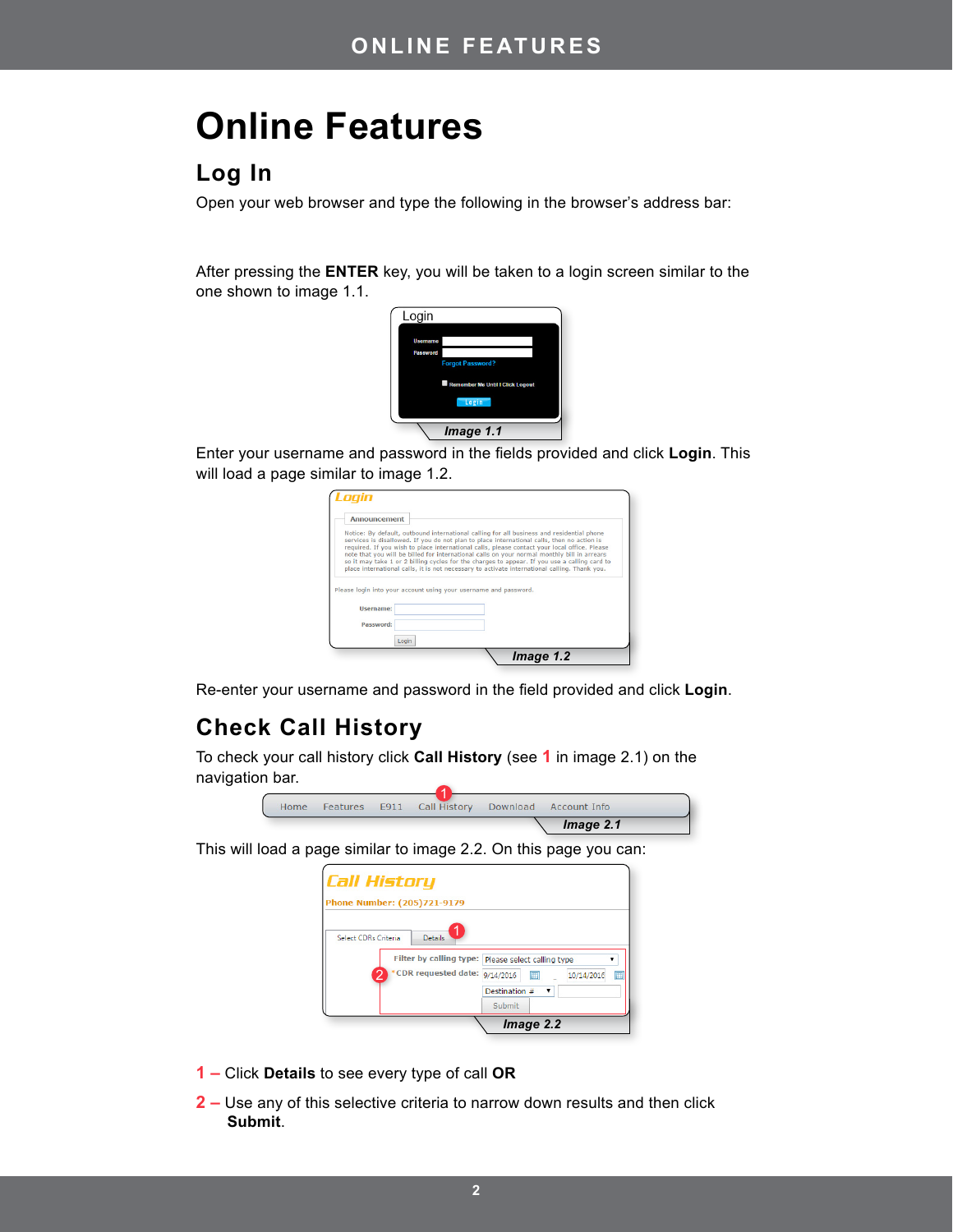# **Block a Call**

Refer to Image 3.1 for instructions on managing this feature:

**1 –** Click the **Selective Call Rejection** link to open the feature page.

The following page will load:

| <b>Service Number:</b>                              |                                                   |                                  |                                                                                                                                                                                                                                                                                                   |                   |              |
|-----------------------------------------------------|---------------------------------------------------|----------------------------------|---------------------------------------------------------------------------------------------------------------------------------------------------------------------------------------------------------------------------------------------------------------------------------------------------|-------------------|--------------|
| (470)336-3366<br>v                                  |                                                   |                                  | <b>Selective Call Rejection</b>                                                                                                                                                                                                                                                                   |                   |              |
| To choose a different number,                       | Phone Number: (470)336-3366<br>*(required fields) |                                  |                                                                                                                                                                                                                                                                                                   |                   |              |
| please select from the drop-<br>down.               |                                                   |                                  | Priority Alert allows you to make your phone ring with a different ring based on your pre-<br>defined criteria. Use this service if you want to know when a specific person calls such as your                                                                                                    |                   |              |
| <b>Basic Features</b>                               |                                                   |                                  | manager or spouse or when you would like to easily tell when a call is from inside your group                                                                                                                                                                                                     |                   |              |
| <b>Advanced Features</b>                            |                                                   |                                  | or outside your group. The criteria for each Priority Alert entry can be a list of up to 12 phone<br>numbers or digit patterns and specified time schedule. All criteria for an entry must be true for<br>the phone to ring with a different tone (phone number and day of week and time of day). |                   |              |
| <b>BroadWorks Anvwhere</b>                          | <b>Active</b>                                     | <b>Description</b>               | <b>Time Schedule</b>                                                                                                                                                                                                                                                                              | <b>Calls From</b> | <b>Edit</b>  |
| <b>CommPilot Express</b>                            | No Entries Present                                |                                  |                                                                                                                                                                                                                                                                                                   |                   |              |
| <b>Priority Alert</b>                               |                                                   |                                  |                                                                                                                                                                                                                                                                                                   |                   |              |
| Selective Call Acceptance                           |                                                   |                                  |                                                                                                                                                                                                                                                                                                   |                   | <b>Apply</b> |
| Selective Call Rejection                            |                                                   |                                  |                                                                                                                                                                                                                                                                                                   |                   |              |
|                                                     | *Description:                                     |                                  |                                                                                                                                                                                                                                                                                                   | $\overline{2}$    |              |
| <b>Sequential Ring</b>                              |                                                   |                                  | Accept call                                                                                                                                                                                                                                                                                       |                   |              |
| Simultaneous Ring<br>Do not accept call<br>Personal |                                                   |                                  |                                                                                                                                                                                                                                                                                                   |                   |              |
|                                                     |                                                   | <b>Selected Time Schedule:</b>   | Every Day All Day ▼                                                                                                                                                                                                                                                                               |                   |              |
|                                                     | <b>Calls From:</b>                                |                                  |                                                                                                                                                                                                                                                                                                   |                   |              |
| <b>Voicemail Management</b>                         |                                                   | Any phone number                 |                                                                                                                                                                                                                                                                                                   |                   |              |
|                                                     |                                                   | C Following phone numbers:<br>61 |                                                                                                                                                                                                                                                                                                   |                   |              |
| Logoff                                              |                                                   | Any private number               |                                                                                                                                                                                                                                                                                                   |                   |              |
|                                                     |                                                   | Any unavailable number<br>۵ )    |                                                                                                                                                                                                                                                                                                   |                   |              |
|                                                     |                                                   |                                  |                                                                                                                                                                                                                                                                                                   |                   |              |
|                                                     |                                                   | Specific phone numbers:          |                                                                                                                                                                                                                                                                                                   |                   |              |
|                                                     |                                                   |                                  |                                                                                                                                                                                                                                                                                                   |                   |              |
|                                                     |                                                   |                                  |                                                                                                                                                                                                                                                                                                   |                   |              |
|                                                     |                                                   |                                  |                                                                                                                                                                                                                                                                                                   |                   |              |
|                                                     |                                                   |                                  |                                                                                                                                                                                                                                                                                                   |                   |              |
|                                                     |                                                   |                                  |                                                                                                                                                                                                                                                                                                   |                   |              |
|                                                     |                                                   |                                  |                                                                                                                                                                                                                                                                                                   |                   |              |
|                                                     |                                                   |                                  |                                                                                                                                                                                                                                                                                                   |                   |              |

- **2 –** Enter a name for the rule in the **Description** text box.
- **3 –** Specify whether you want the rule to reject or not reject the call when all criteria are met.
- **4 –** Select Time Schedule. Residential subscribers are automatically set to **Every Day All Day**.

Choose the criteria the feature will use when active. Your choices are:

- **5 –** Any phone number. All incoming calls will be subject to this feature.
- **6 –** Following phone numbers. With this selection you will also need to identify the intended numbers in the **Specific Phone Numbers** section (see **7** in image 3.1). Also select if you would like the rule to apply to:
	- **Any private number** (see **8** in image 3.1)
	- **Any unavailable number** (see **9** in image 3.1)
- **10 –** Click **Add** when you have entered all data.

Note: You can add multiple entries in this section. Simply repeat the steps above and make sure to click the **Add** button each time.

Each time you finish an entry, you will receive a similar confirmation message:

Added.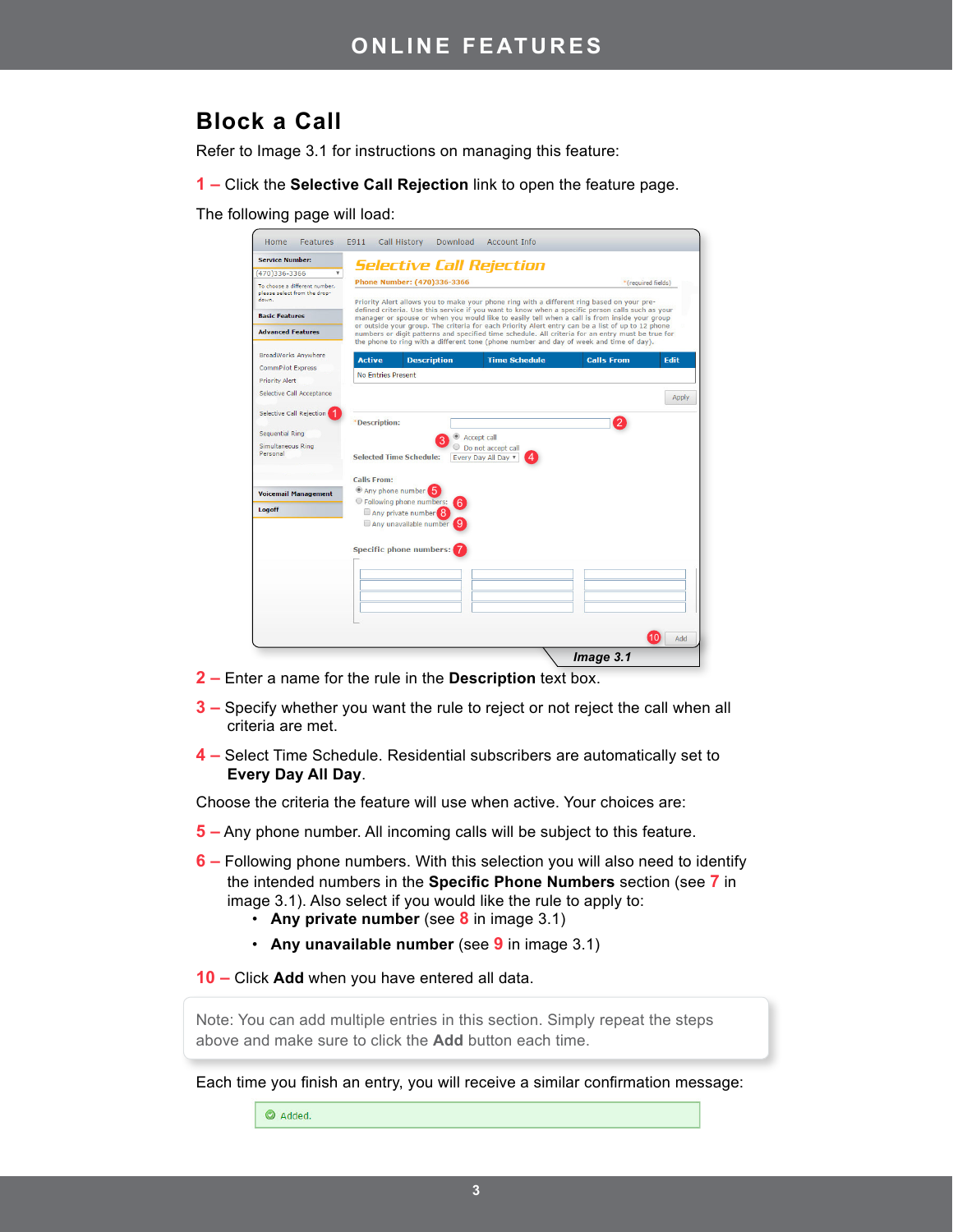# **Change Password**

**1 –** Hover over the **Account Info** tab in the navigation bar and in the dropdown menu click **Change Password**. This will load a page like image 4.1.

| <b>Service Number:</b>                                                 |                                                                                                                                                                                                                                                 |                    |
|------------------------------------------------------------------------|-------------------------------------------------------------------------------------------------------------------------------------------------------------------------------------------------------------------------------------------------|--------------------|
| (470)336-3366                                                          | <b>Change Password</b>                                                                                                                                                                                                                          |                    |
| To choose a different number.<br>please select from the drop-<br>down. | Logon username: 4703363366@mymtm.us                                                                                                                                                                                                             | *(required fields) |
| <b>Account Information:</b>                                            | Password should not consist of any significant portion of you name, family names, account<br>number, telephone number, street address, zip code, social security number, date of birth,                                                         |                    |
| <b>Customer No.:</b><br>323278<br>Name:<br>My Demo                     | other biographical or account information, or easily quessed words or strings of digits.<br>. The password length must be at least 6 characters.<br>. The password must contain at least 1 number, at least 1 lower case letter, and at least 1 |                    |
| Street:<br>222 Chastain Meadows CT                                     | upper case letter.                                                                                                                                                                                                                              |                    |
| City:<br><b>KENNESAW</b>                                               | *Current password:<br>* New password:                                                                                                                                                                                                           |                    |
| State:<br><b>GA</b>                                                    | *Verify password:                                                                                                                                                                                                                               | 2<br>3<br>4        |
| Zip:<br>30144                                                          | Submit                                                                                                                                                                                                                                          |                    |
| <b>Updated:</b><br>5/17/2016 4:20:53 PM                                |                                                                                                                                                                                                                                                 |                    |

- **2 –** Enter the current password (the one you used to log into the portal).
- **3** Enter a new password in the **New password** text box.
- **4** Reenter the new password in the **Verify password** text box.
- **5** Click **Submit** when finished to save your change.

# **Check Voicemail**

Voicemail allows you to retrieve and manage your voicemail messages. Refer to Image 5.1 for instructions on managing this feature:

**1** – Click the Voice Messages link to open the feature page. This will load a page like image 5.1.

| <b>Service Number:</b>                     |                             |                       |                                                     |        |                    |        |  |
|--------------------------------------------|-----------------------------|-----------------------|-----------------------------------------------------|--------|--------------------|--------|--|
| (470)336-3366<br>$\boldsymbol{\mathrm{v}}$ |                             | <b>Voice Messages</b> |                                                     |        |                    |        |  |
| To choose a different number,              | Phone Number: (470)336-3366 |                       |                                                     |        | *(required fields) |        |  |
| please select from the drop-<br>down.      |                             |                       |                                                     |        |                    |        |  |
| <b>Basic Features</b>                      |                             |                       | Click on the audio icon to listen to your messages. |        |                    |        |  |
| <b>Advanced Features</b>                   | Play                        | From                  | Received                                            | Save   | Forward            | Delete |  |
| <b>Voicemail Management</b>                |                             | 859.207.5565          | 4/22/2016 12:03 PM                                  | 3<br>∸ | ◆ 1                | 5      |  |
| Aliases                                    |                             |                       |                                                     |        |                    |        |  |
| Greetings                                  |                             |                       |                                                     |        |                    |        |  |
| Voicemail Management -<br>On               |                             |                       |                                                     |        |                    |        |  |
| <b>Voicemail Password</b>                  |                             |                       |                                                     |        |                    |        |  |
|                                            |                             |                       |                                                     |        |                    |        |  |
| <b>Voice Portal</b>                        |                             |                       |                                                     |        |                    |        |  |

- **2** Click to **Play** a voicemail.
- **3** Click to **Save** voicemail as a WAV file to your computer.
- **4 –** Click to **Forward** a voicemail.
- **5** Click to **Delete** a voicemail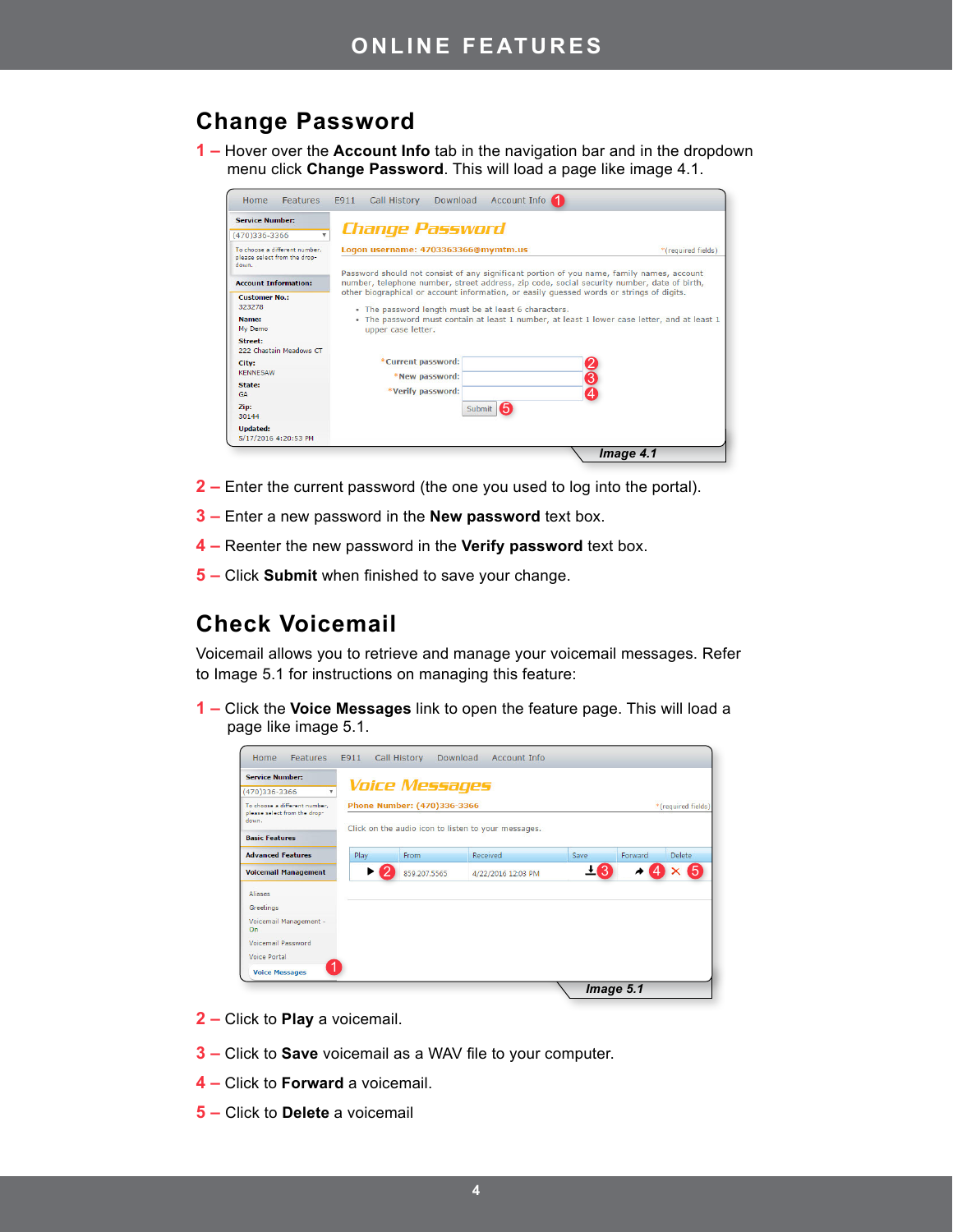# **Phone Features**

Various features are able to be accessed, modified and enabled through telephone shortcuts. Each of those features will be covered in the following sections.

# **Feature Access Codes**

While the following sections will go into greater detail about how to use each feature from a phone, the table below serves as compilation of all of the various feature access codes.

If you have any questions regarding a particular feature or corresponding code, refer to the feature's section after this table.

| <b>FEATURE</b>                        | ON         | <b>OFF</b> |
|---------------------------------------|------------|------------|
| Anonymous Call Rejection              | $*77$      | *87        |
| Call Forwarding - Always              | $*72$      | $*73$      |
| Call Forwarding - Busy                | $*90$      | $*91$      |
| Call Forwarding - No Answer           | $*92$      | $*93$      |
| Call Forwarding - Not Reachable       | $*94$      | $*95$      |
| <b>Call Return</b>                    | $*69$      |            |
| Call Waiting (per call *70)           | $*56$      | $*57$      |
| Call Waiting - Disable for One Call   | $*70$      |            |
| Caller ID Block - Outbound            | $*68$      | $*81$      |
| Caller ID - Block Outbound (per call) | $*67$      |            |
| Clear Voice Message Indicator         | *99        |            |
| Do Not Disturb                        | $*78$      | $*79$      |
| Flash Call Hold                       | $*22$      |            |
| <b>Last Number Redial</b>             | $*66$      |            |
| Speed Dial 8                          | $*74$      |            |
| Speed Dial 100                        | $*75$      |            |
| Voicemail                             | *98 or *62 |            |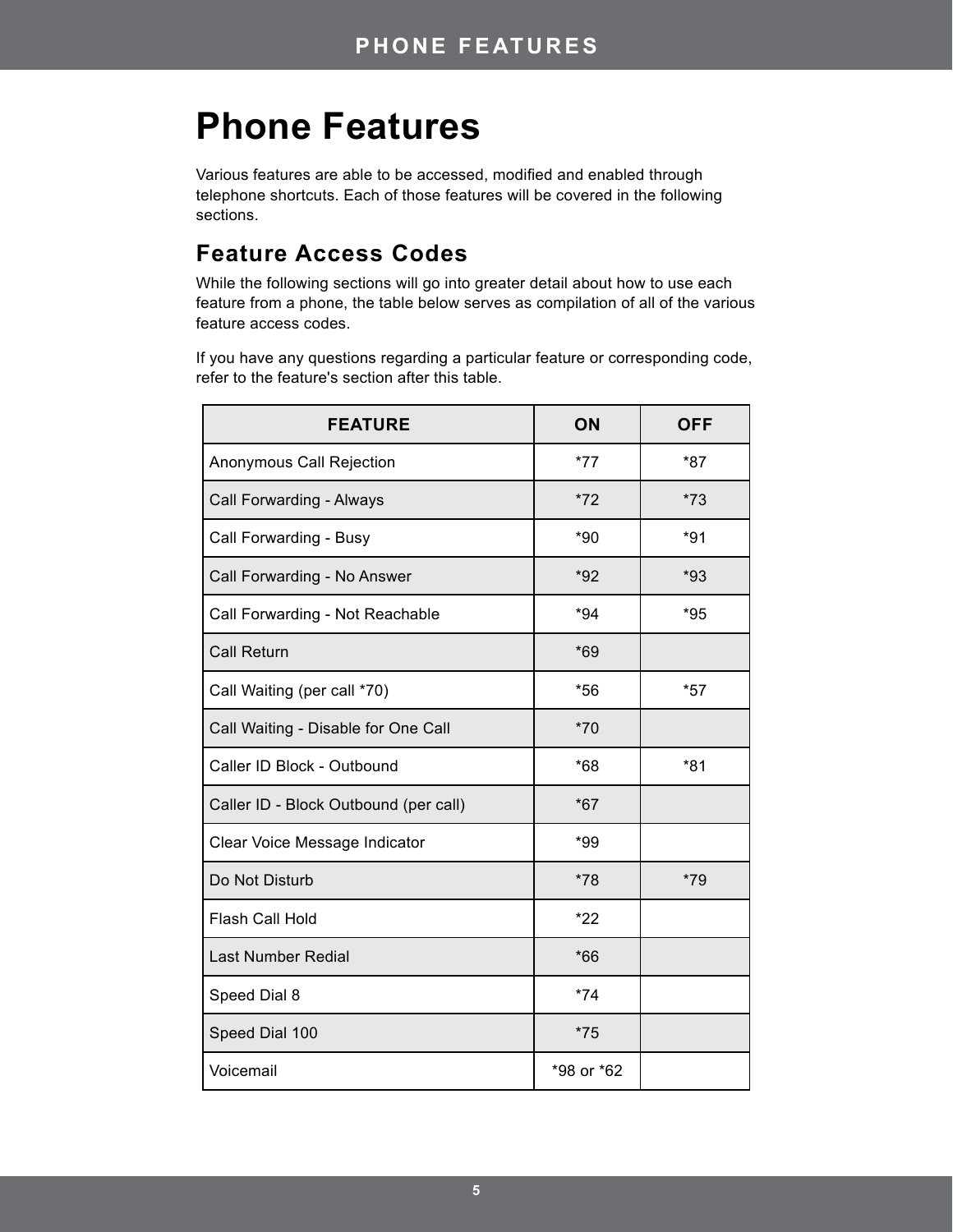# **Anonymous Call Rejection**

Reject incoming calls that have blocked their directory or identification information. Anonymous callers will hear an intercept message when they call.

- 1. Dial \*77 to enable. Dial \*87 to disable.
- 2. Listen for a confirmation message.

#### **Call Forwarding**

Forward incoming calls to another number.

1. Dial \*72 to enable call forwarding always. Dial \*73 to disable call forwarding always.

Dial \*90 to enable call forwarding - busy. Dial \*91 to disable call forwarding - busy.

Dial \*92 to enable call forwarding - no answer. Dial \*93 to disable call forwarding - no answer.

Dial \*94 to enable call forward not reachable. Dial \*95 to disable call forward not reachable.

- 2. Enter the 10-digit phone number for the call forwarding destination and press #.
- 3. Listen for a confirmation message.

#### **Call Return**

Quickly dial the number of the last incoming call.

- 1. Dial \*69.
- 2. Your phone will dial the number that was your last incoming call.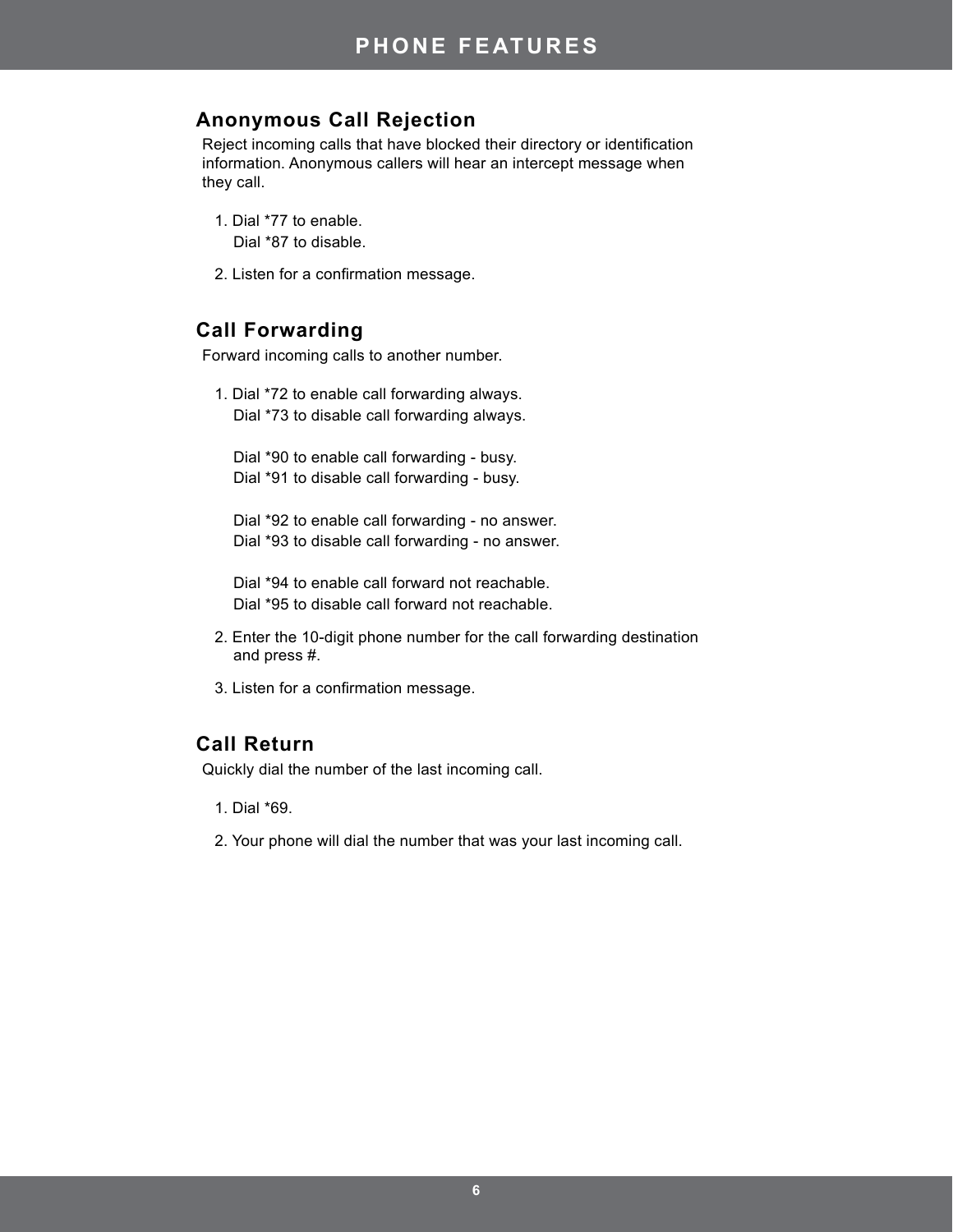# **Call Waiting**

Switch to new incoming calls while already on another call.

#### **To enable or disable the feature:**

- 1. Dial \*56 to enable. Dial \*57 to disable.
- 2. Listen for a confirmation message.

#### **To Answer:**

- 1. Sound will alert when there is another call.
- 2. Press flash to put the existing caller on hold and accept the other call.

#### **To Disable for a Single Call:**

- 1. Dial \*70
- 2. Enter the desired 10-digit phone number you're wanting to call.

# **Caller ID**

Identify callers before answering the call. Block Caller ID information from being delivered with Outbound Caller ID Block.

- 1. Dial \*68 to permanently enable outbound caller ID block. Dial \*81 to permanently disable outbound caller ID block.
- 2. Dial \*67 and the 10-digit phone number to enable outbound caller ID block for one call. Dial \*82 and the 10-digit phone number to disable outbound caller ID block for one call.
- 3. Listen for a confirmation message.

#### **Clear Voice Message Indicator**

Clear the indicator on your phone that shows voice messages.

- 1. Dial \*99.
- 2. Listen to the confirmation message.

#### **Do Not Disturb**

Halt calls, pages or intercom messages. Callers will receive a busy message and be sent to voicemail or receive a busy signal.

- 1. Dial \*78 to enable. Dial \*79 to disable.
- 2. Listen for a confirmation message.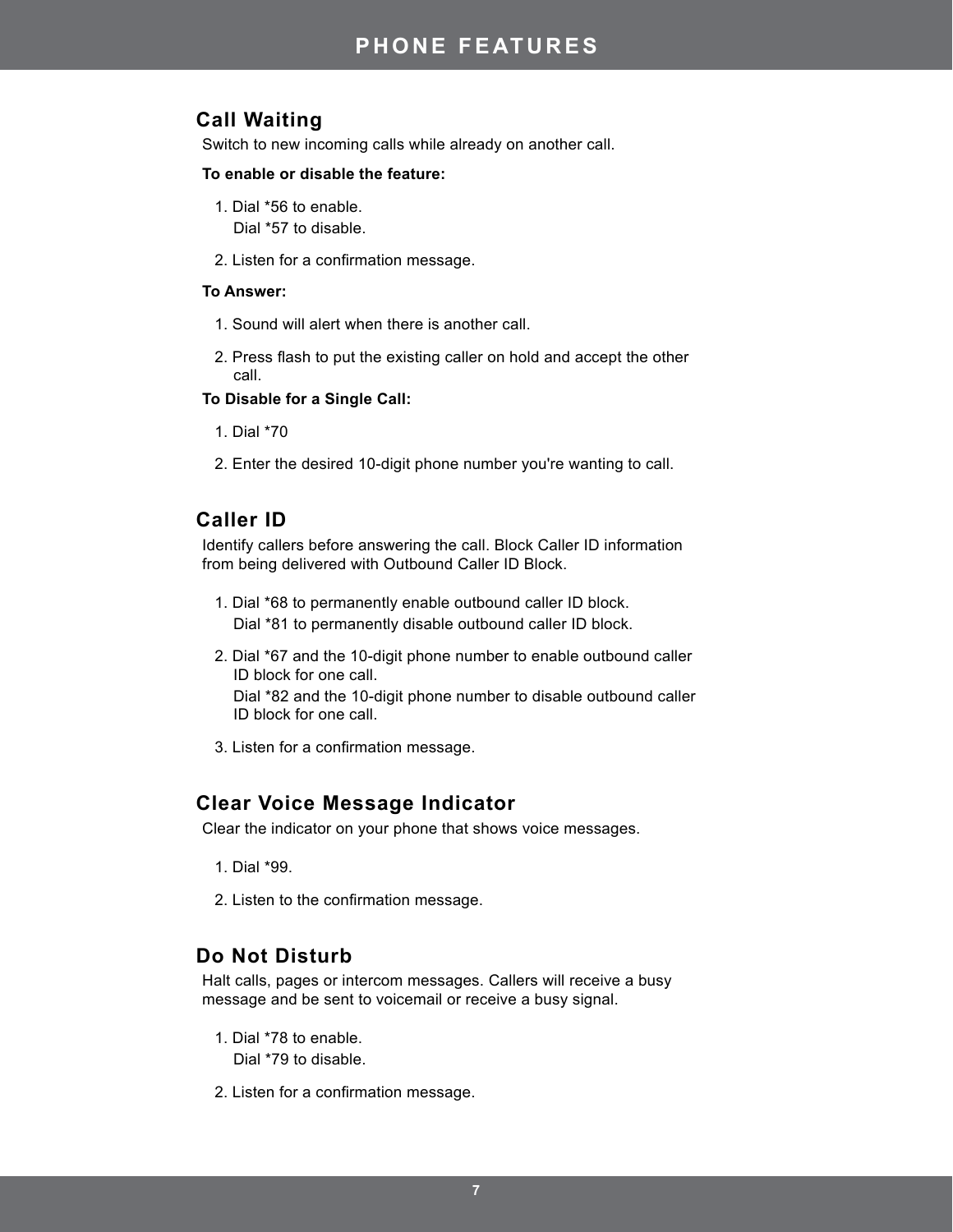# **Flash Call Hold**

Place a call on hold.

#### **To place a call on hold:**

- 1. Dial the other number
- 2. During the call, press flash.
- 3. Dial \*22 to place the call on hold.

#### **To take a call off hold:**

1. Dial \*22 or press flash.

#### **Last Number Redial**

Quickly dial the number of the last outgoing call.

1. Dial \*66.

#### **Speed Dial**

Add frequently dialed numbers for quick and simple access.

#### **To Create a Speed Dial Code:**

- 1. For a one digit code, Dial \*74 and wait for the tone. For a two digit code, dial \*75 and wait for the tone.
- 2. Dial appropriate speed dial code followed by the user's 10-digit phone number. (Example: 03+800-555-1212)
- 3. Listen for a confirmation message.

#### **To Use Speed Dial:**

- 1. Listen for a dial tone.
- 2. Dial # followed by appropriate 2-digit speed dial code..